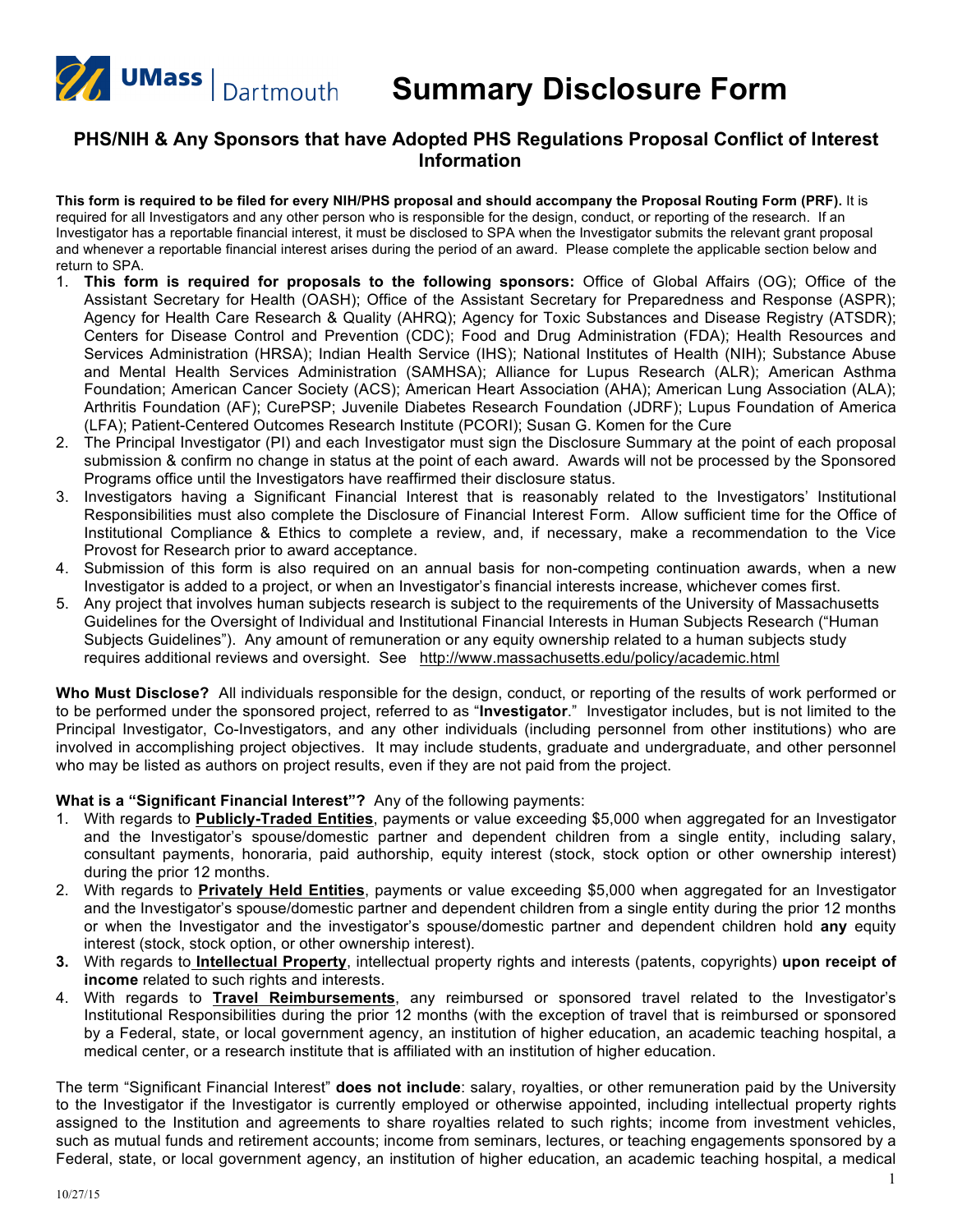center, or a research institute affiliated with an institution of higher education; or income from service on advisory committees or review panels for a Federal, state, or local government agency, an institution of higher education, an academic teaching hospital, a medical center, or a research institute affiliated with an institution of higher education.

**What are "Institutional Responsibilities"?** An Investigator's Institutional Responsibilities means the Investigator's professional responsibilities on behalf of the Institution, including activities such as research, teaching, clinical or other professional practice, academic activities, scholarly events, institutional committee memberships, and service on panels such as Institutional Review Boards or Data and Safety Monitoring Boards.

#### **Review Process and Guidelines**

The Director of SPA will review the Investigator's Summary Disclosure Form to ensure completeness and consistency with prior disclosures. Investigator's Summary Disclosure Form disclosing Significant Financial Interests that reasonably appear to be related to the Investigator's Institutional Responsibilities and any supporting documentation (disclosure of financial interest form) shall be forwarded to the Director of the Office of Institutional Compliance & Ethics. The Director will consider whether any of the disclosed Significant Financial Interests of the Investigator is related to the project and whether the financial interest could directly and significantly affect the design, conduct, or reporting of the project.

For example, a direct affect would occur when the project results would be directly relevant to the development, manufacturing, or improvement of the products or services of the entity in which the Investigator has a Significant Financial Interest, or when the entity is a proposed subcontractor or participant in the project. A significant affect on the financial interest is one that will materially affect the value of the entity, its earnings, or sales of its products. The following are examples of when an Investigator would be deemed to have a financial conflict of interest (FCOI): (i) if the Investigator (together with Investigator's spouse or domestic partner and dependent children) has a Significant Financial Interest in an entity that could be affected by the research results from a proposed PHS-funded contract based on an analysis of the scope and subject matter of the proposed project described in the application, or (ii) the Investigator (together with Investigator's spouse or domestic partner and dependent children) has a Significant Financial Interest in an entity that licenses technology from the University which has resulted in license income and that technology is the subject of a proposed PHS-funded award. In making this determination, the designated institutional official(s) may consult with all appropriate institutional and governmental officials.

The Director will review the information and make a recommendation to the Vice Provost for Research, who is the responsible institutional official for UMass Dartmouth. Disclosures of Significant Financial Interests of amounts in excess of \$10,000 shall be submitted to the University Conflicts Committee, with a recommendation from the Vice Provost for Research for review and approval.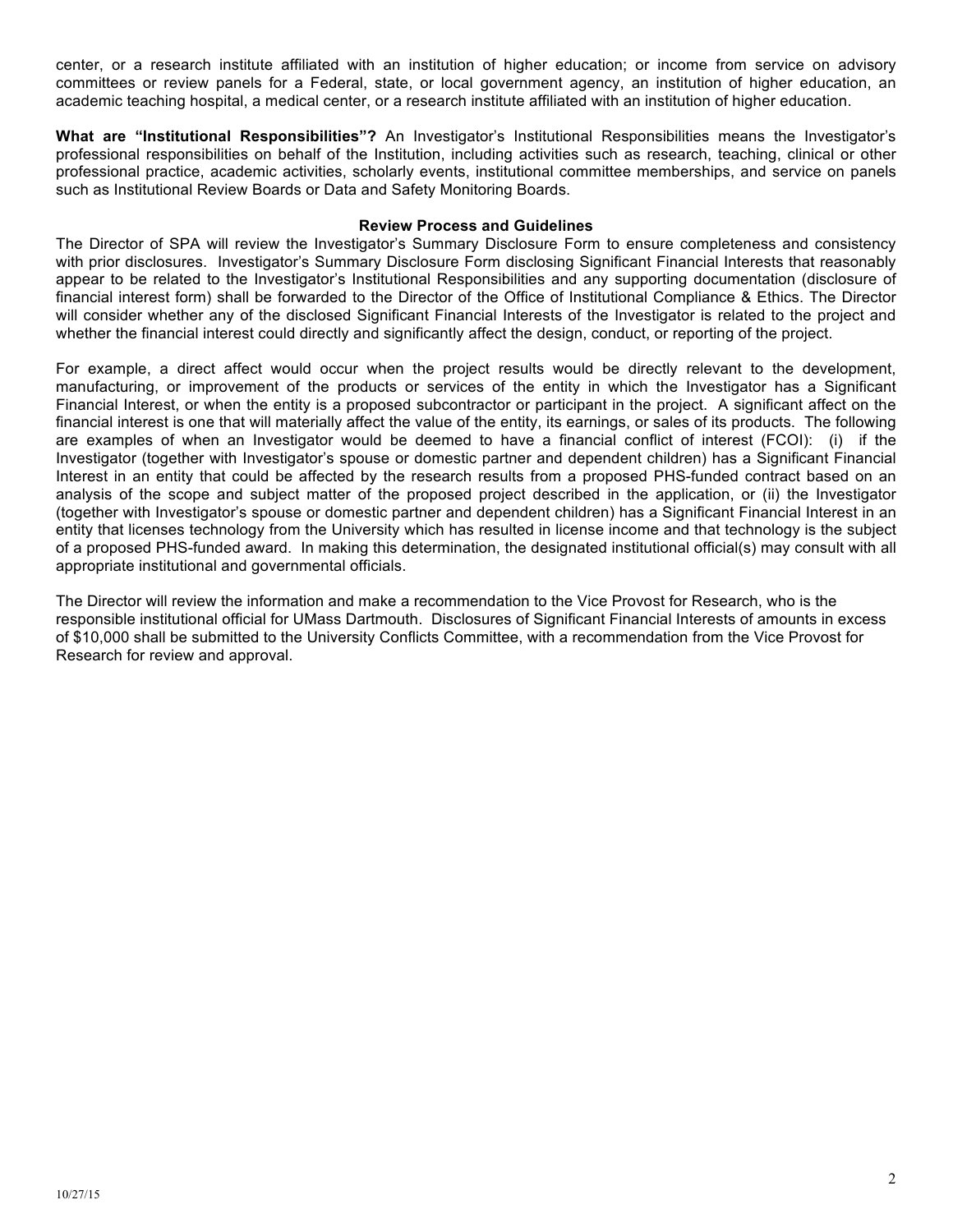# **PHS/NIH & Any Sponsors\* that Have Adopted PHS Regulations Proposal Summary Disclosure Form**

| <b>THIS SECTION IS REQUIRED</b> |                                                                     |  |
|---------------------------------|---------------------------------------------------------------------|--|
| PI Name:                        | Project Title:                                                      |  |
|                                 | Project Start and End Dates:                                        |  |
| Department:                     | Award No. (If Continuation Proposal):                               |  |
|                                 | Sponsor:                                                            |  |
| Contact Phone:                  | If UMass-D is Subcontractor, Name of Prime Sponsor:                 |  |
|                                 | Is there a Subcontract on Proposal: $\bigcirc$ Yes or $\bigcirc$ No |  |
| E-mail:                         | Name of Subcontractor:                                              |  |

# Ι. **To be Completed by the Principal Investigator:**

The lead Principal Investigator on a proposed PHS application for funding is responsible for obtaining this disclosure form for all participating Investigators. The PI certifies that this form provides (1) a complete disclosure of all the investigators responsible for the design, conduct, or reporting of activities associated with this project, and (2) an accurate report of whether or not there are any Significant Financial Interests related to the Investigators Institutional Responsibilities. The PI agrees to update this form as needed during the project award period.

ΙΙ. Do you, your spouse/domestic partner or dependent children have any Significant financial interests related to the investigator's institutional responsibilities? **Yes O No**  $\odot$ 

ΙΙΙ. Do you, your spouse/domestic partner or dependent children have any Travel related Significant Financial Interests to disclose? **Yes** No ◯

Ις. Will Non-University Investigators be responsbile, with the PI or Additional University Investigators, for the design, conduct, or reporting of the activities associated with the project (e.g., subcontractors, consultants, others with significant responsibilities?  $Yes$  No  $\odot$ 

IF THE ANSWER TO ANY OF THE ABOVE QUESTIONS IS "YES" THEN PLEASE SUBMIT A DISCLOSURE OF FINANCIAL INTERESTS FORM TO SPA.

## **II. NON-UNIVERSITY INVESTIGATORS: (to be completed if corresponding question in section I is checked "yes.")**

The University must be assured that the Investigator's home institution has policies that comply with the funding agency's regulations. Such assurance should be provided along with the non-university investigators letter of commitment to the project.

| 1. Name: | Affiliation: |
|----------|--------------|
| 2. Name: | Affiliation: |
| 3. Name: | Affiliation: |
| 4. Name: | Affiliation: |
|          |              |